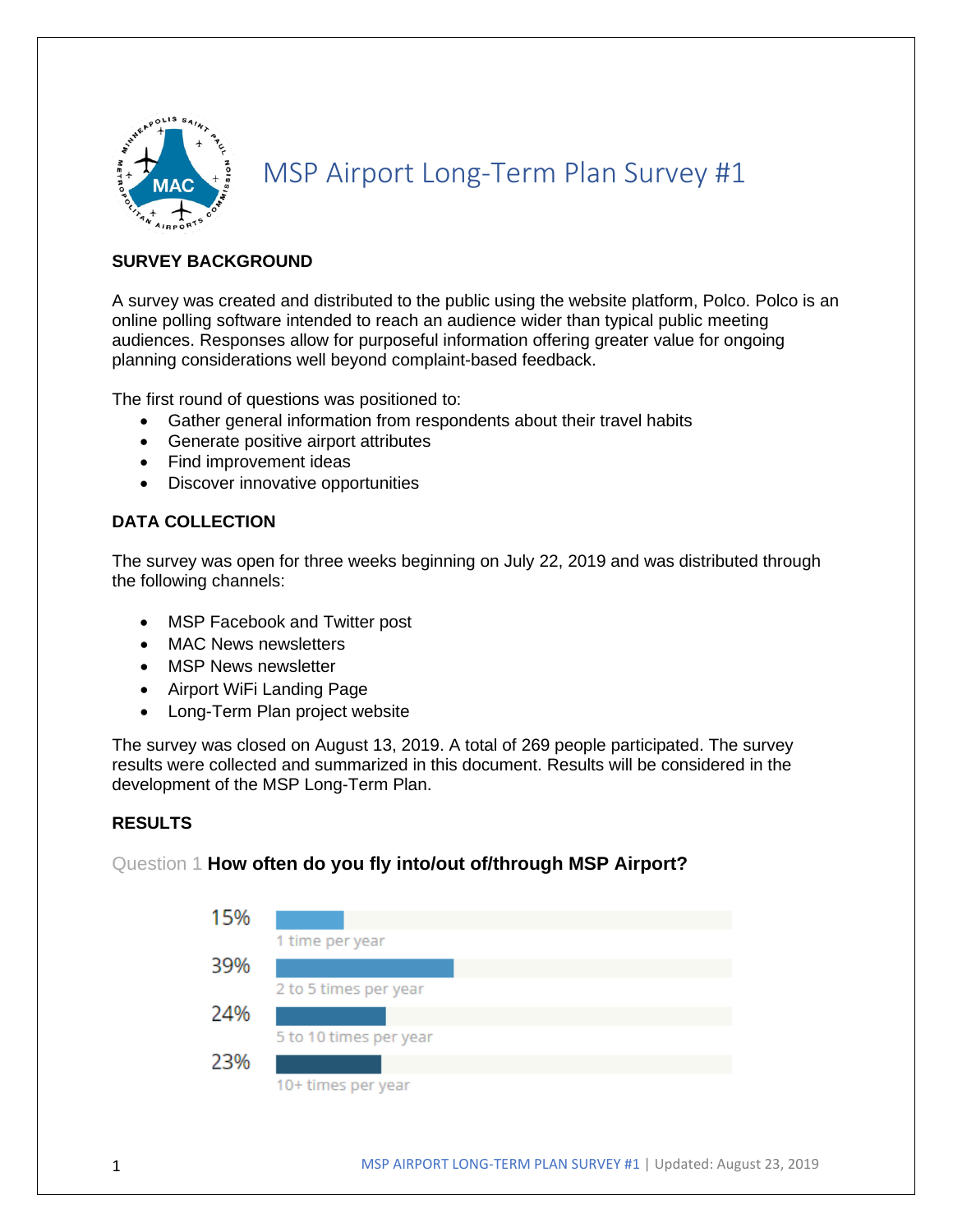

## Question 3 **How would do you typically get to and from MSP airport?**



# Question 4 **If you selected 'Other' above, please explain:**

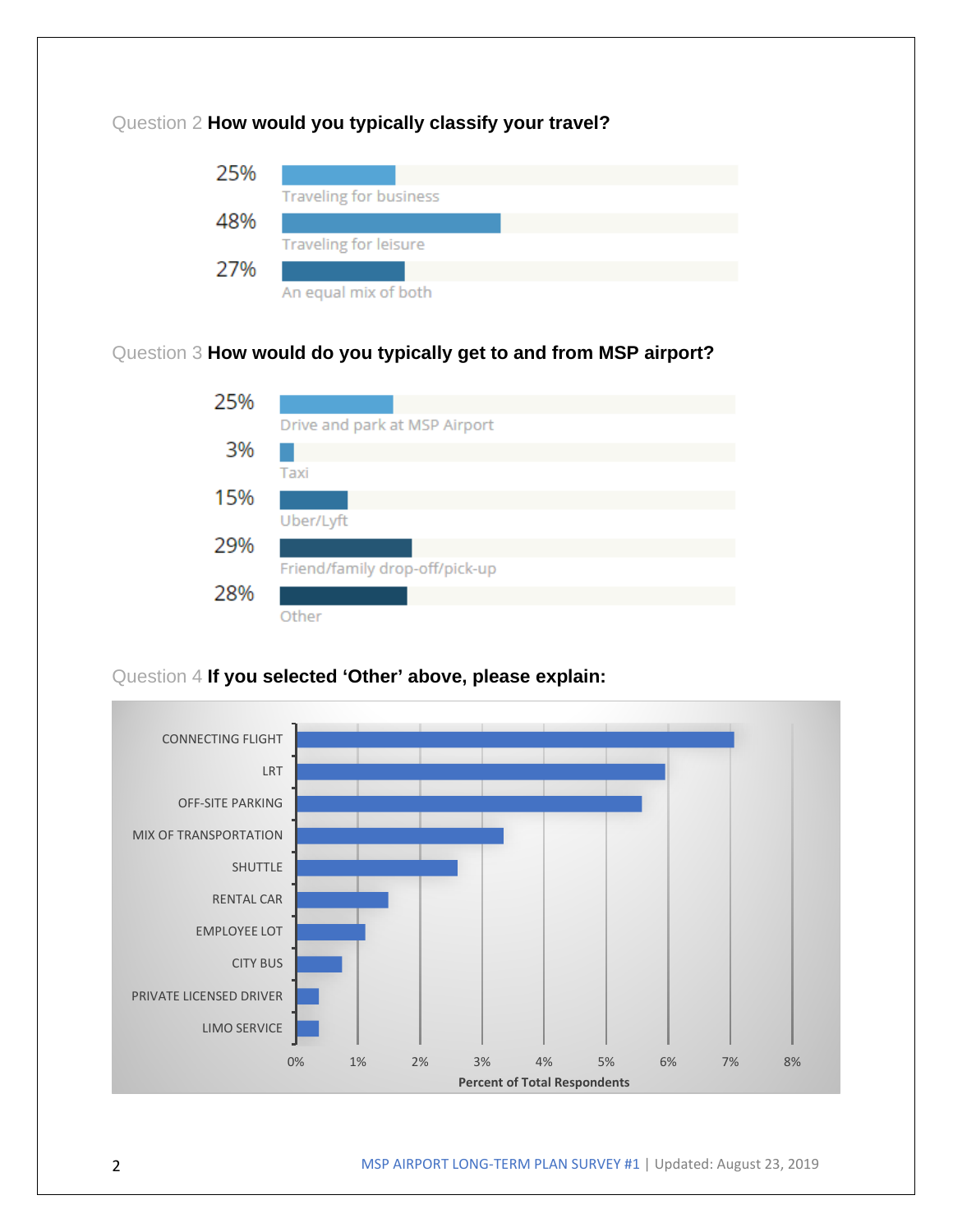# Question 5 **What do you appreicate most about MSP airport? (Select 3)**

| 22% |                                                                        |
|-----|------------------------------------------------------------------------|
|     | Curbside access (how you get picked-up, dropped-off, park,             |
|     | take public transit, etc.)                                             |
| 17% |                                                                        |
| 13% | Ticketing/Check-in                                                     |
|     | Safety and security                                                    |
| 50% |                                                                        |
|     | Variety of flight options, destinations and airplanes                  |
| 48% |                                                                        |
|     | Restaurants and shops                                                  |
| 11% |                                                                        |
|     | Experience at your gate                                                |
| 6%  |                                                                        |
| 2%  | International arrivals (immigration/customs)                           |
|     | Baggage claim                                                          |
| 25% |                                                                        |
|     | Restrooms                                                              |
| 13% |                                                                        |
|     | Art displays and musical performances                                  |
| 9%  |                                                                        |
|     | Information booth volunteers and animal ambassadors                    |
| 7%  |                                                                        |
|     | Business travel accommodations (airline clubs, meeting rooms,<br>wifi) |
| 7%  |                                                                        |
|     | Family travel accommodations (children's play areas, nursing           |
|     | mothers' rooms, family restrooms)                                      |
| 16% |                                                                        |
|     | Environmental sustainability                                           |
| 6%  |                                                                        |
| 10% | Community noise reduction program                                      |
|     | Other                                                                  |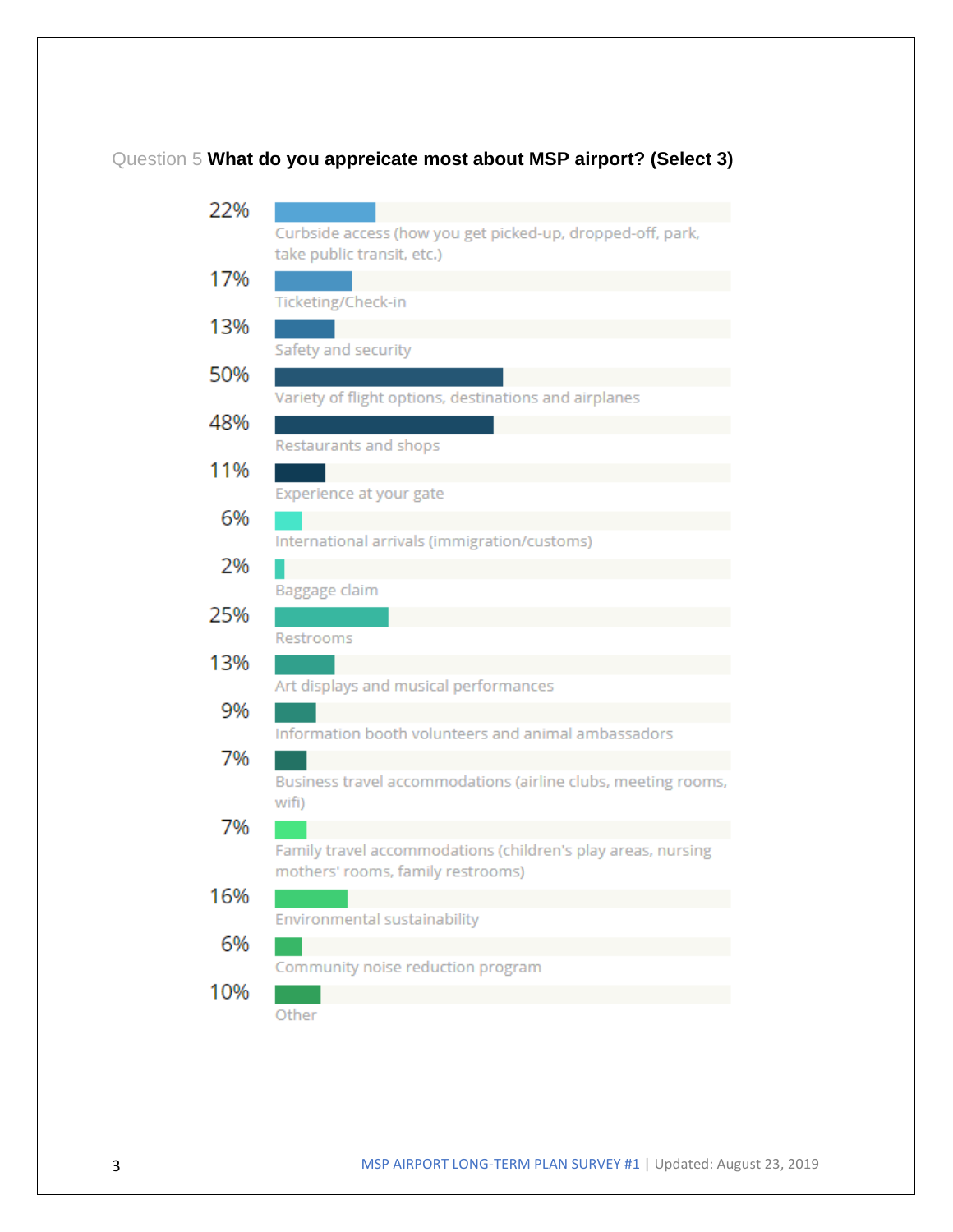

## Question 6 **If you selected 'Other' above, please explain:**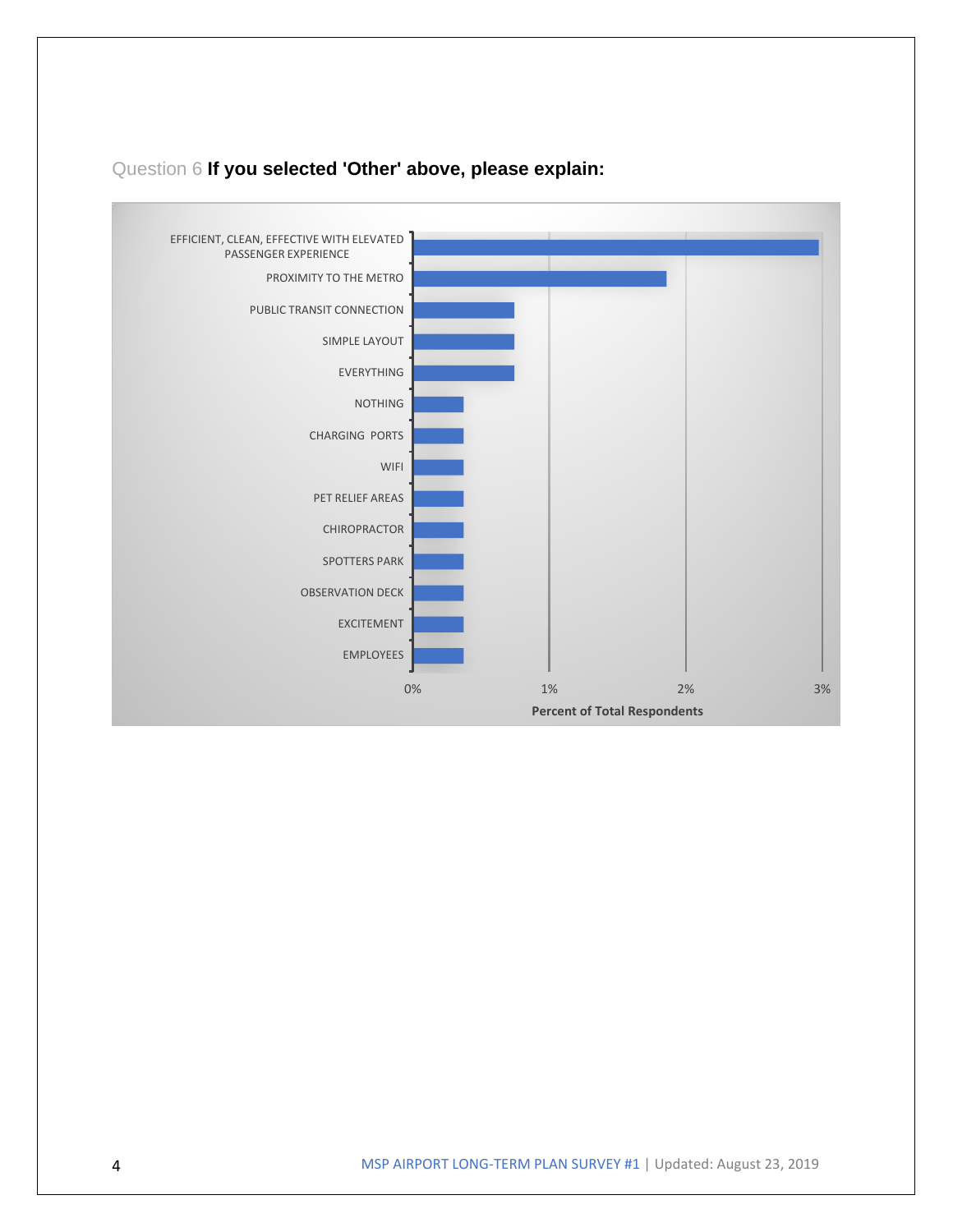# Question 7 **What areas of MSP airport could be improved upon? (Select 3)**

| 28% |                                                                                                   |
|-----|---------------------------------------------------------------------------------------------------|
|     | Curbside access (how you get picked-up, dropped-off, park,                                        |
|     | take public transit, etc.)                                                                        |
| 20% |                                                                                                   |
|     | Ticketing/Check-in                                                                                |
| 16% |                                                                                                   |
|     | Safety and security                                                                               |
| 13% |                                                                                                   |
|     | Variety of flight options, destinations and airplanes                                             |
| 10% |                                                                                                   |
|     | Restaurants and shops                                                                             |
| 22% | Experience at your gate                                                                           |
| 8%  |                                                                                                   |
|     | International arrivals (immigration/customs)                                                      |
| 25% |                                                                                                   |
|     | Baggage claim                                                                                     |
| 9%  |                                                                                                   |
|     | Restrooms                                                                                         |
| 4%  |                                                                                                   |
|     | Art displays and musical performances                                                             |
| 2%  |                                                                                                   |
|     | Information booth volunteers and animal ambassadors                                               |
| 6%  |                                                                                                   |
|     | Business travel accommodations (airline clubs, meeting rooms,                                     |
|     | wifi)                                                                                             |
| 6%  |                                                                                                   |
|     | Family travel accommodations (children's play areas, nursing<br>mothers' rooms, family restrooms) |
| 7%  |                                                                                                   |
|     | Environmental sustainability                                                                      |
| 9%  |                                                                                                   |
|     | Community noise reduction program                                                                 |
| 23% |                                                                                                   |
|     | Other (Please explain in next question)                                                           |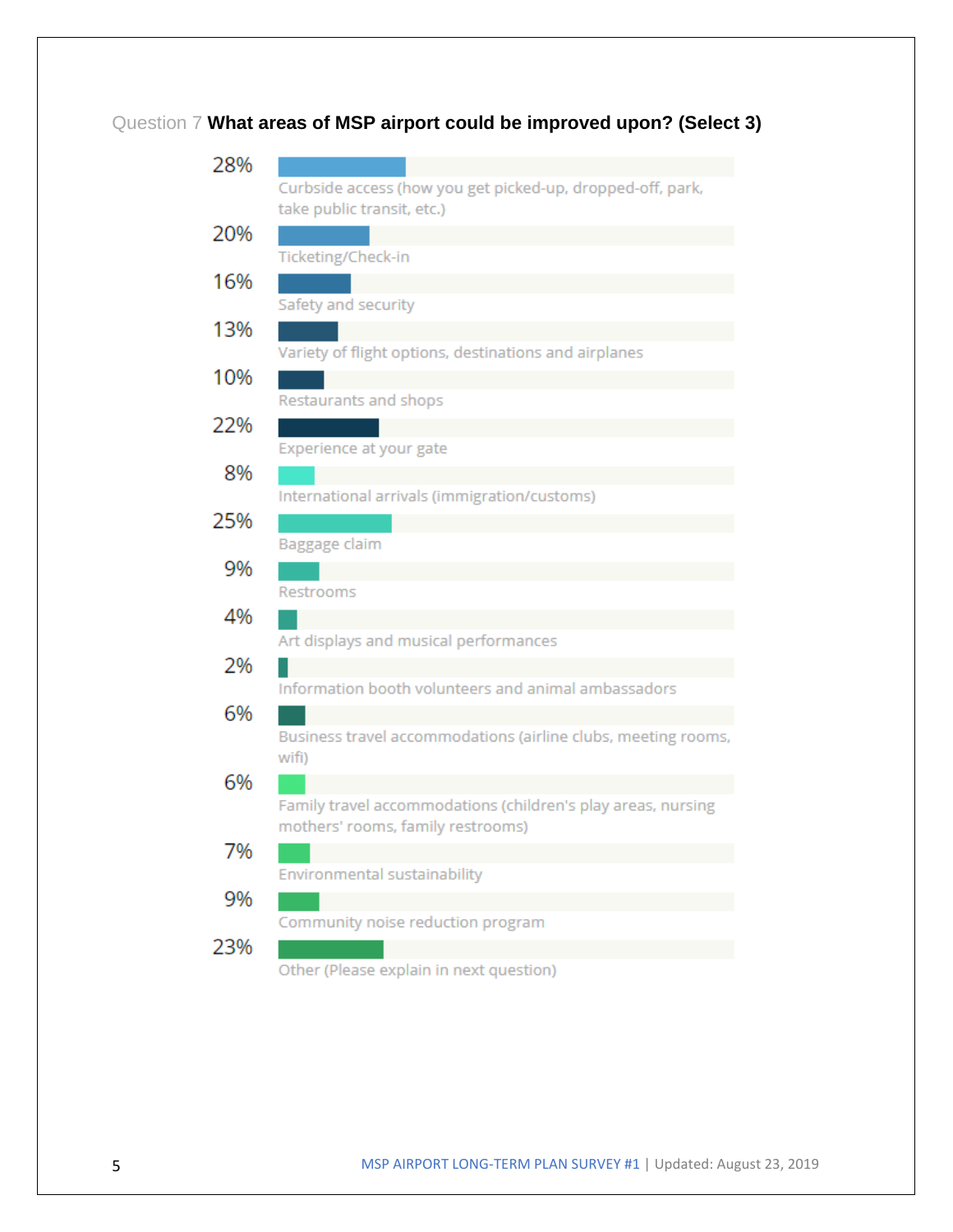

Question 8 **If you selected 'Other' above, please explain:**

*\*Due to the variety of responses, this chart shows ideas with greater than one response. The following list includes the ideas mentioned one time (each item listed accounts for 0.4% of total survey respondents).*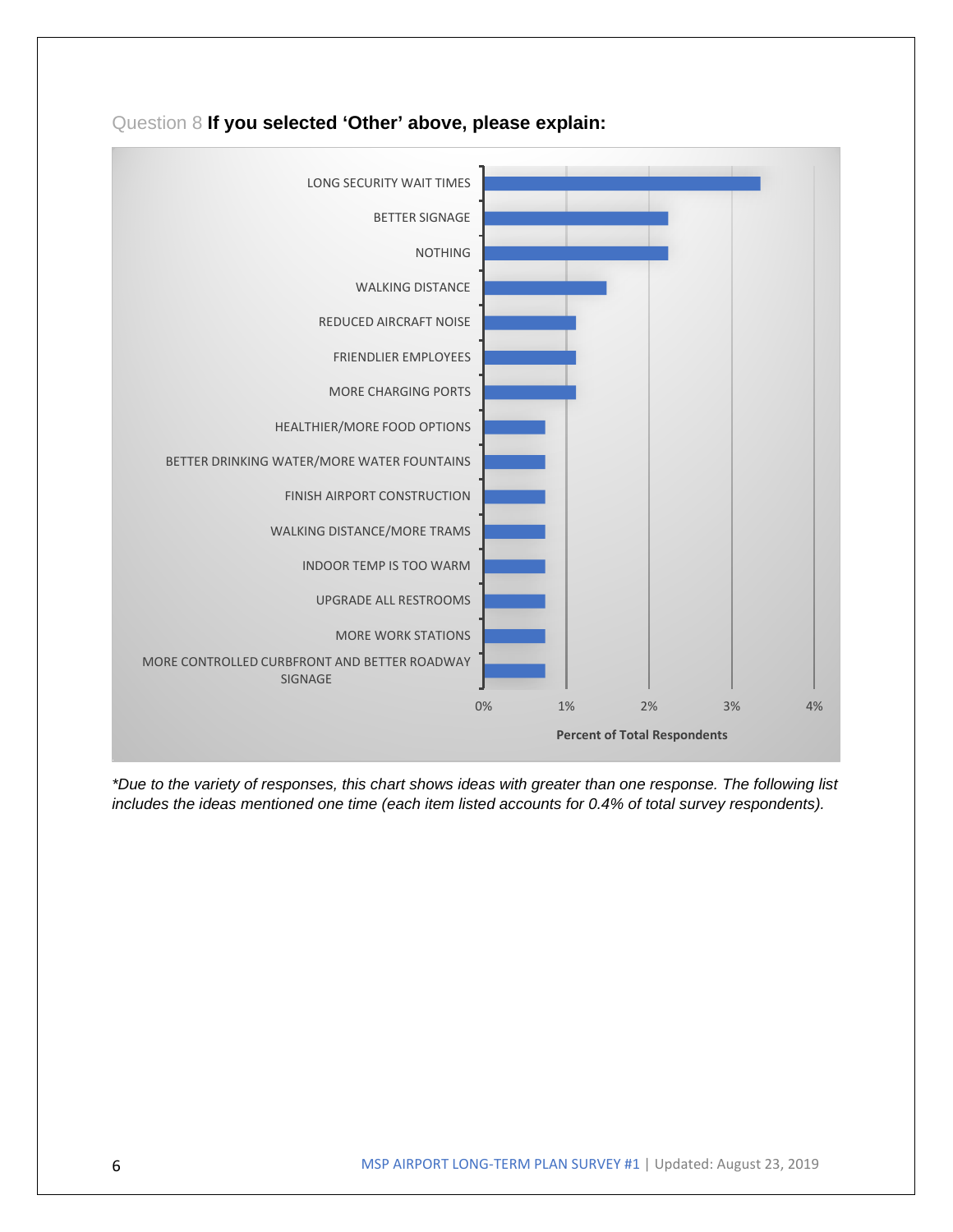### **Question #8 single-response ideas**

- Checkpoint 10 staffing and availability on website
- Cleanliness in gates
- Greeters from curb to gate
- Hand wipes
- Inaccurate announcements on the Tram
- Mobile Pass upgrades
- More air service to East Asia and Dubai
- More iPads at the gates
- More nursing mothers rooms and signage
- More womens restrooms
- Non-secured area concessions
- Pick up area for offsite parking
- Road construction near airport
- Small gatehold areas
- Eliminate iPads at resteraunts
- Curbfront congestion
- Need more T2 amenities and resteraunts
- Expand art and culture program
- Need T2 bus access
- Restrooms at the Aircraft Viewing Area
- Free WiFi
- Bicycle access
- Quieter and cleaner Quiety Seating Area
- Smoking area post-security
- Cleaner restrooms
- Everything
- Easier layout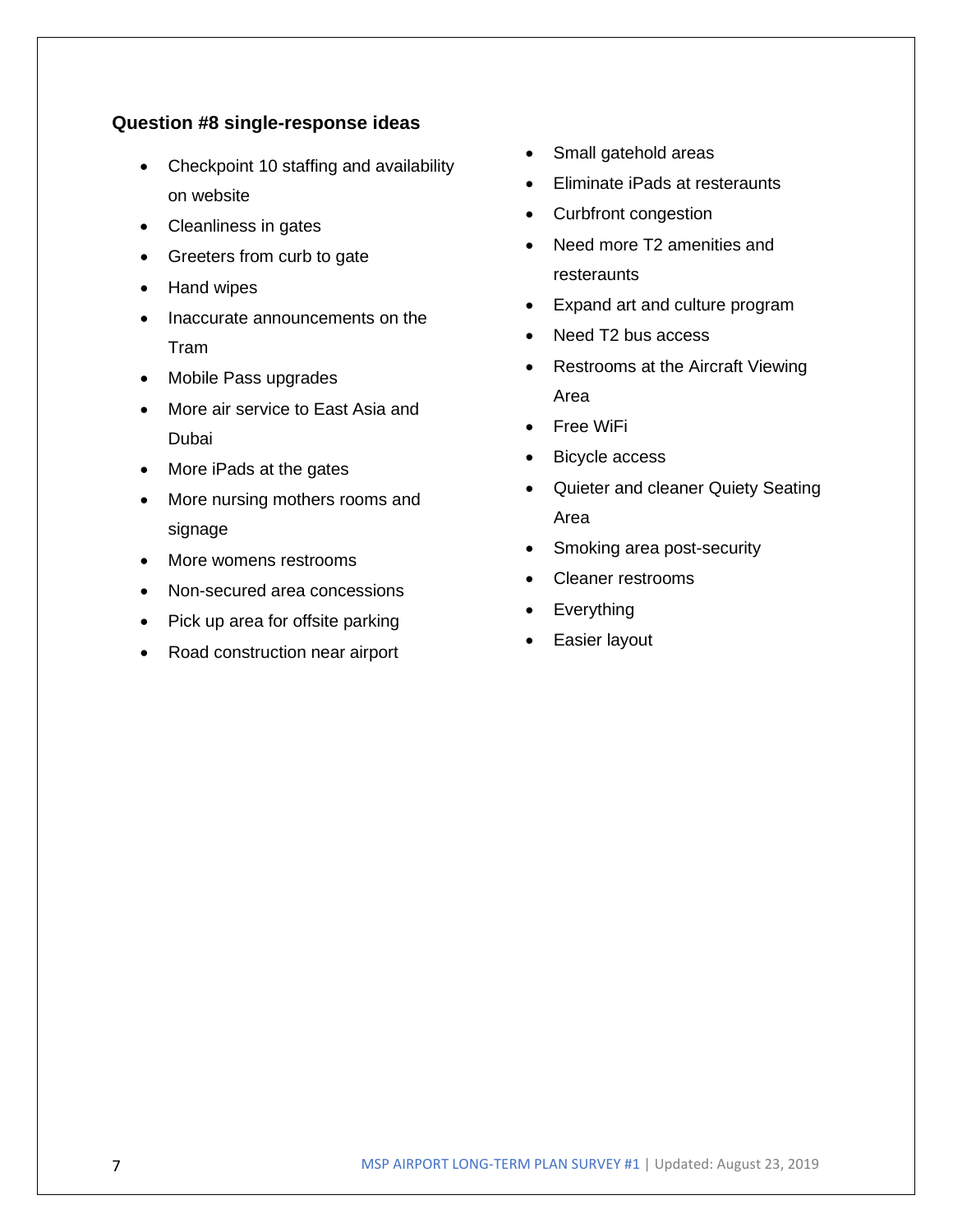# Question 9 **What is missing at MSP Airport that other airports have?\* (free form text)**



*\*Due to the variety of responses, this chart shows ideas with greater than one response. The following list includes the ideas mentioned one time (each item listed accounts for 0.4% of total survey respondents).*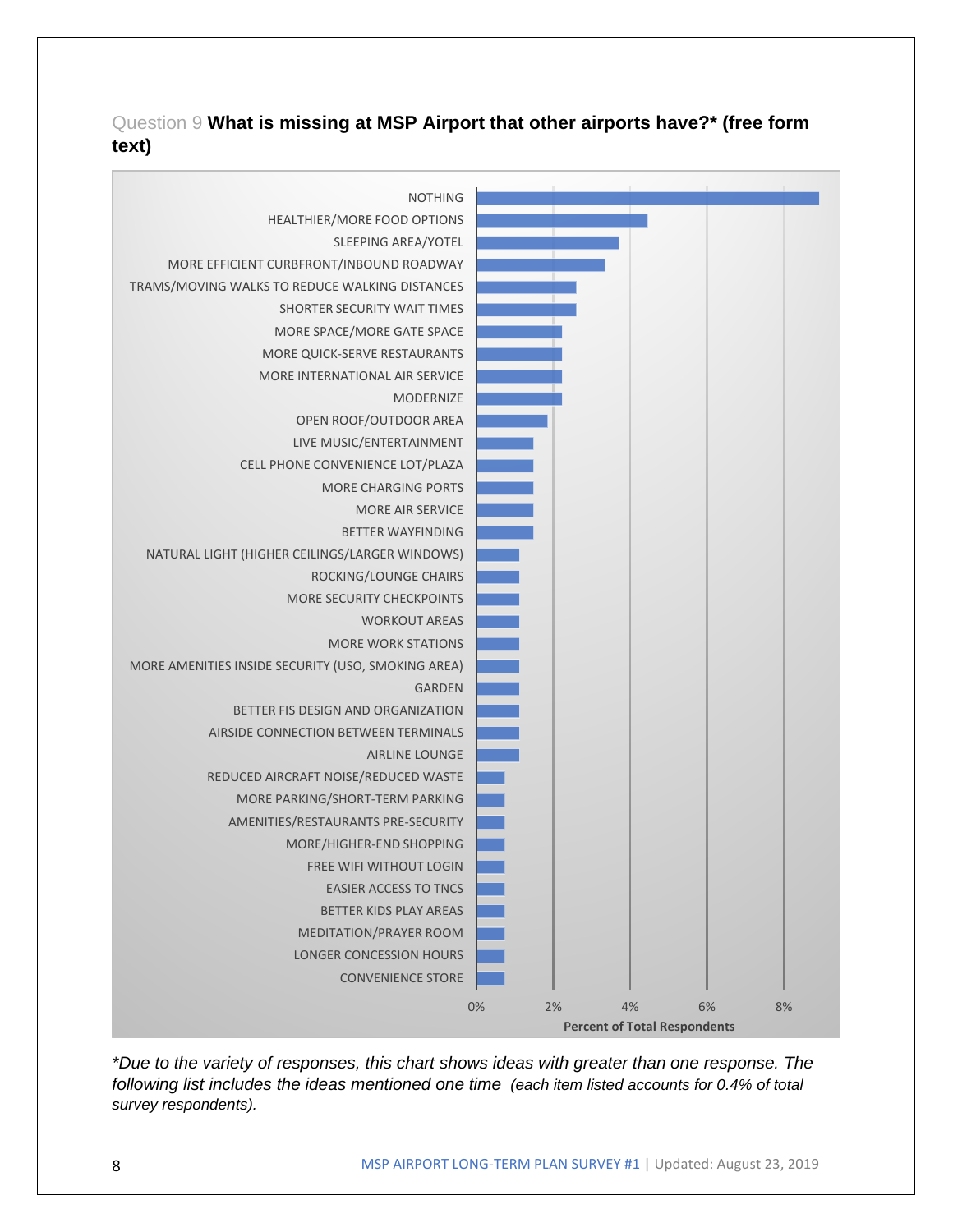### **Question #9 single-response ideas**

- Activated social media spaces
- Admirals Club
- Aircraft Viewing Area
- Bathroom monitoring/notification to request service
- Better on-time service from the airlines
- Bicycle access and parking at T1
- Cheaper parking
- Checkpoints devoted to TSA PreCheck only
- Cleaner facilities
- Clocks
- Common seating areas
- Community Activities
- Easier layout
- Easy transportation for buses and special call cars
- Free luggage carts
- Friendly employees
- Healthier/more food options at T2
- High speed hand dryers
- Ice cream
- Indoor temp is too warm
- Integration with Air Guard or Northwest museum
- Interactive area highlighting Minnesota
- Larger restrooms
- LED light displays
- Longer parking times for employees
- Louder announcements
- Lower airline fares
- Luggage lockers in restroom
- More accessible elevators
- More fiscally responsible
- More nursing mothers' rooms
- More police presence
- More restrooms
- More ticket kiosks
- Mounted camera of the view out the Observation Deck
- Movie theater/video game entertainment lounges
- New control tower
- New private single-use restrooms
- Post-security access to non-ticketed public
- Public transit from the south metro
- Remote check-in and baggage drop
- Slot Machines
- T2 Clear
- T2 Priority Pass Lounge
- Uniforms for airport employees
- USO at T2
- Welcoming baggage claim area
- Wider concourse walkway